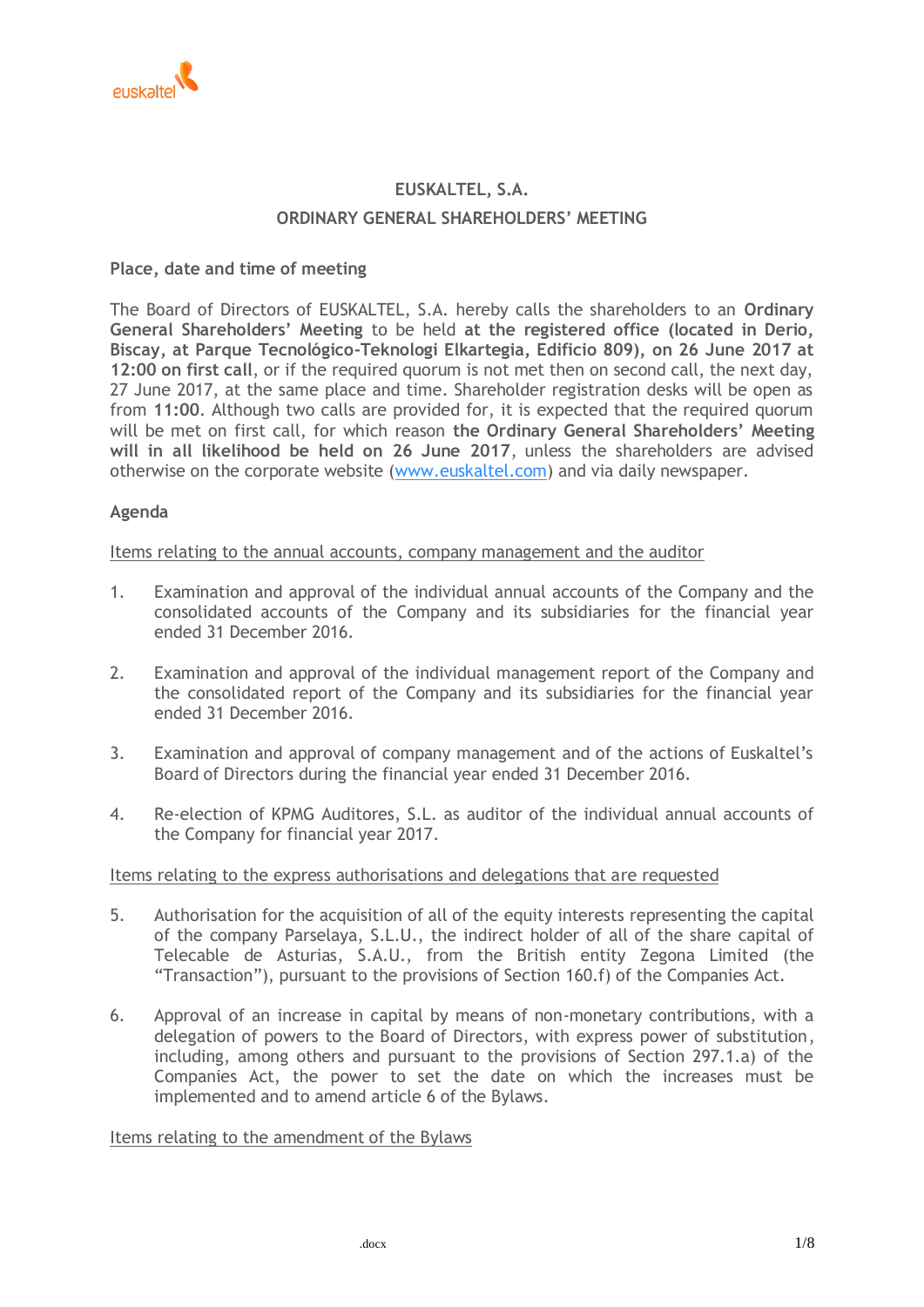

- 7. Amendment of certain articles of the Bylaws, subject to the condition precedent consisting of the consummation of the Transaction provided for in item 5 of the agenda during the financial year ending on 31 December 2017:
	- 7.1. Amendment of article 64 of the Bylaws ("Audit and Control Committee").
	- 7.2. Amendment of article 65 of the Bylaws ("Appointments and Remuneration Committee").
	- 7.3. Introduction of a new article 65 *bis* in the Bylaws ("Strategy Committee").

## Items relating to the composition of the Board of Directors

- 8. Setting the number of members of Euskaltel's Board of Directors at 12 directors, subject to the condition precedent consisting of the consummation of the Transaction provided for in item 5 of the agenda during the financial year ending on 31 December 2017:
- 9. Appointment of directors:
	- 9.1. Appointment of Mr Luis Ramón Arrieta Durana as proprietary director for the bylaw-mandated 4-year term.
	- 9.2. Appointment of Mr Robert W. Samuelson as proprietary director for the bylawmandated 4-year term, which appointment is subject to the condition precedent consisting of the consummation of the Transaction provided for in item 5 of the agenda during the financial year ending on 31 December 2017.
	- 9.3. Appointment of Mr Jon James as independent director for the bylawmandated 4-year term, which appointment is subject to the condition precedent consisting of the consummation of the Transaction provided for in item 5 of the agenda during the financial year ending on 31 December 2017.

## Items relating to remuneration provided to the shareholders and to the Executive Directors

- 10. Approval of the proposed application of results of Euskaltel and distribution of dividends for the financial year ended 31 December 2016.
- 11. Amendment of the term of the plan to pay a portion of the remuneration of the executive directors by means of the delivery of shares of the Company in implementation of incentive plans, share purchase incentive plans or other similar instruments that are approved by the Board of Directors.

## Item relating to general matters

12. Delegation of powers to formalise and implement all resolutions adopted by the shareholders at the General Meeting, for conversion thereof into a public instrument, and for the interpretation, correction and supplementation thereof, further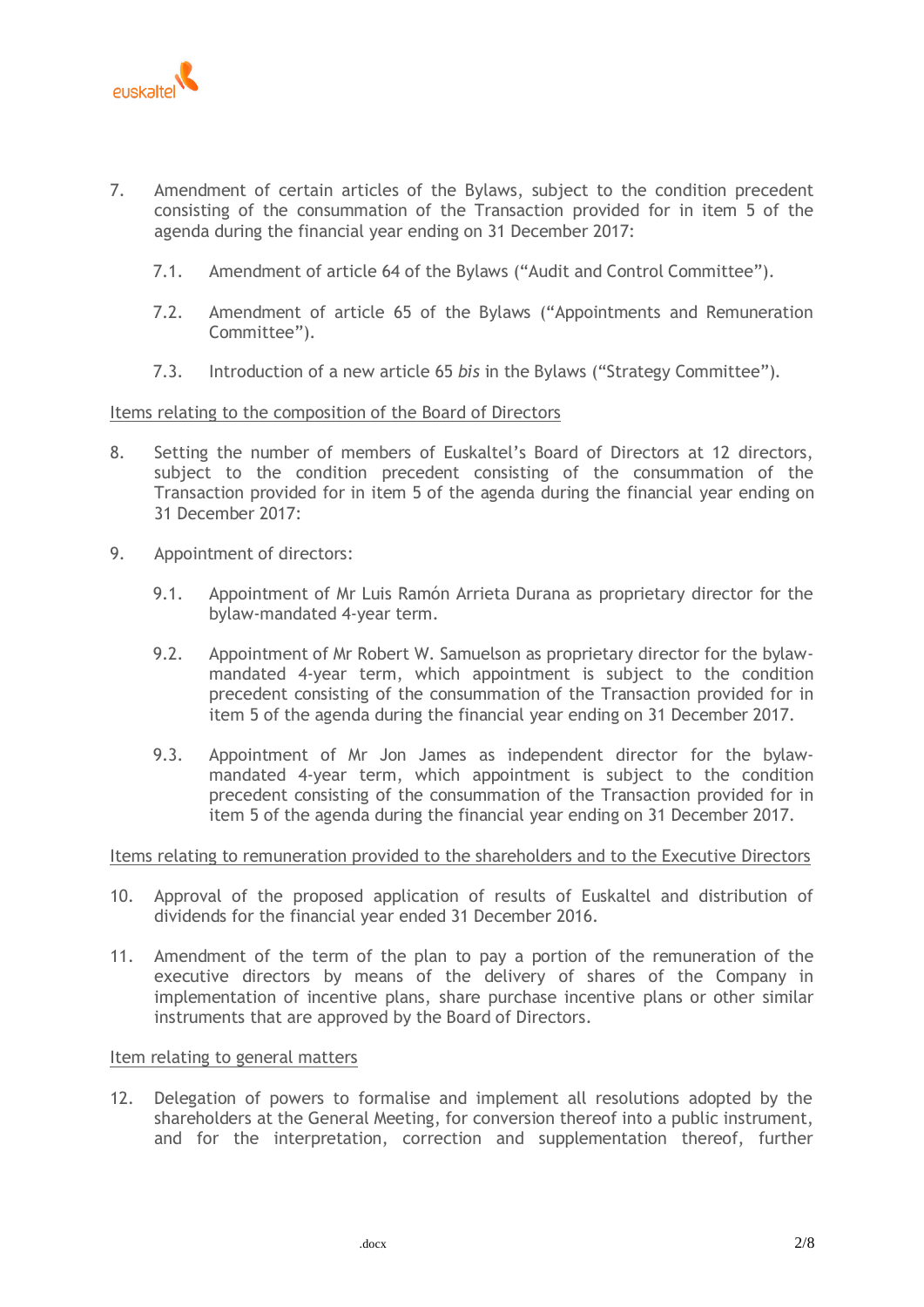

elaboration thereon, and registration thereof, and to carry out the mandatory filing of accounts.

## Item relating to the resolution submitted to a consultative vote

13. Consultative vote regarding the Annual Director Remuneration Report for financial year 2016.

## **Supplement to the call to meeting and submission of proposed resolutions**

Pursuant to the provisions of the Companies Act (*Ley de Sociedades de Capital*), shareholders representing at least three per cent of the share capital may: (i) request the publication of a supplement to the call to the Meeting, including one or more items on the agenda, provided that such new items are accompanied by a rationale or, if appropriate, by a duly substantiated proposed resolution; and (ii) and submit well-founded proposed resolutions on matters already included or that must be included in the agenda.

Such rights must be exercised by duly authenticated notice addressed to the Office of the General Secretary of the Company, which must be received at the registered office of Euskaltel (Parque Tecnológico-Teknologi Elkartegia, Edificio 809, C.P. 48160, Derio, Biscay) within five days of the publication of this call to meeting.

## **Participation: attendance, proxy representation and absentee voting**

All holders of voting shares who have caused such shares to be registered in their name in the corresponding book-entry register at least five days in advance of the date on which the Ordinary General Shareholders' Meeting is to be held may attend and participate in the General Shareholders' Meeting, with the rights to be heard and to vote.

All shareholders having the right to attend may be represented at the Ordinary General Shareholders' Meeting by another person, even though not a shareholder, by complying with the requirements and formalities established by Law, the Bylaws and the other internal rules of the Company to the extent applicable.

Shareholders having the right to attend may grant a proxy or cast an absentee vote on the proposals relating to items included in the agenda of the call to meeting, which they may do in writing by delivering a duly completed attendance, proxy and absentee voting card at the registered office of the Company, by sending it to the Company by post (Parque Tecnológico-Teknologi Elkartegia, Edificio 809, C.P. 48160, Derio, Biscay) or by electronic communication as provided on the corporate website [\(www.euskaltel.com\)](http://www.euskaltel.com/). The use of this service requires a digital user certificate issued in accordance with the provisions of Law 59/2003 of 19 December on Electronic Signatures and validated by the Spanish Public Certification Authority (*Autoridad Pública de Certificación Española*) (CERES) within the Royal Spanish Mint (*Fábrica Nacional de Moneda y Timbre*).

The Company will make available to shareholders on its website [\(www.euskaltel.com\)](http://www.euskaltel.com/) the forms or models that can be used to grant a proxy and vote by post or remote electronic communication.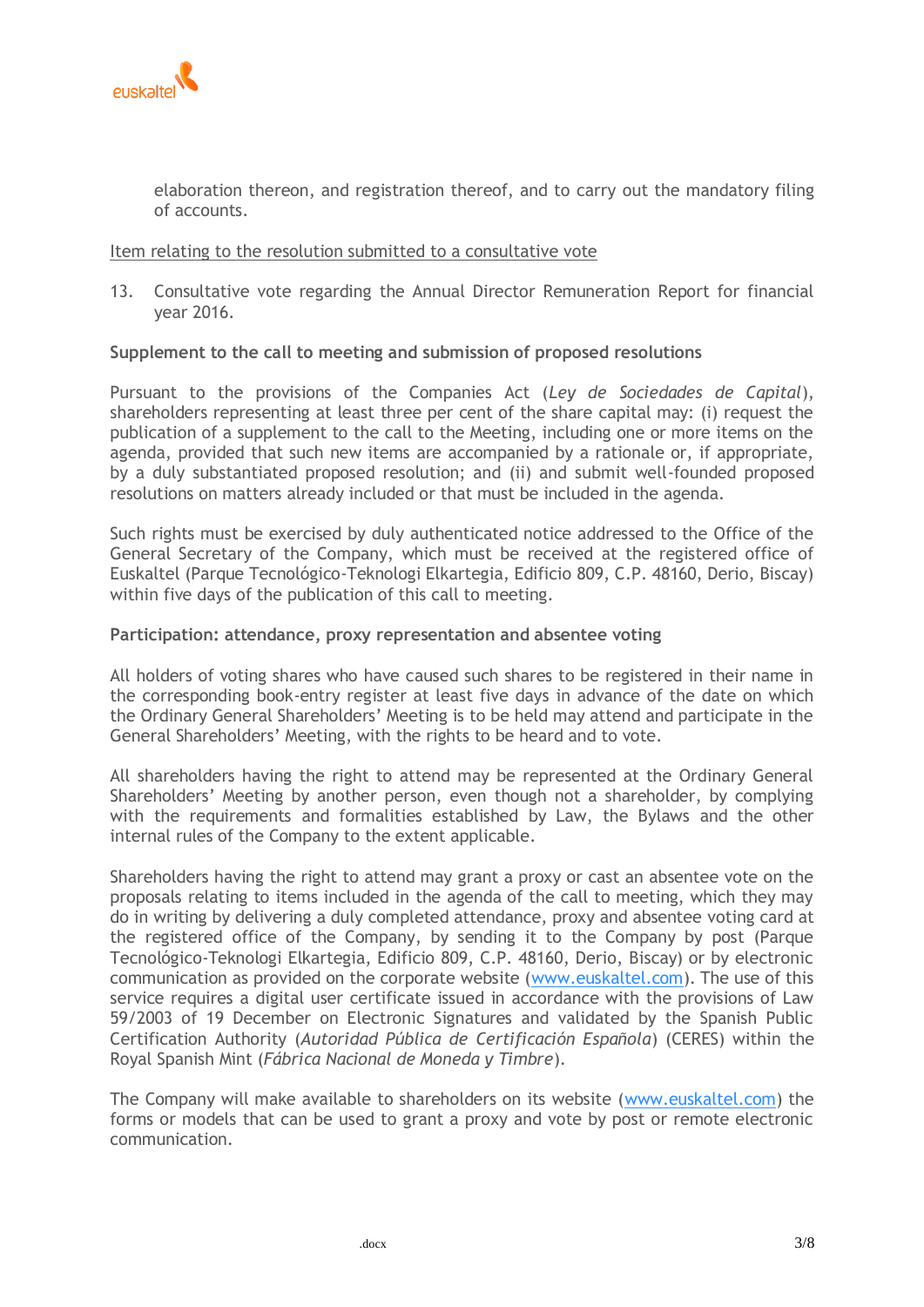

To be valid, proxies granted and votes cast by any means of remote communication (postal or electronic) must be received by the Company before 24:00 on the day immediately prior to the day set for the holding of the General Shareholders' Meeting upon first call.

In order to facilitate the participation of all shareholders, the Company will make available the equipment required for the simultaneous interpretation of presentations made in Spanish into Euskera (Basque) and English, as well as for the consecutive interpretation into Spanish of the presentations of shareholders wishing to use the floor in Euskera or English during the Ordinary General Shareholders' Meeting.

The Company reserves the right to modify, suspend, cancel or restrict the mechanisms for electronic voting and proxy-granting when so advisable or required for technical or security reasons. The Company shall not be liable for damage that may be occasioned due to overloads, failures, fallen lines, connection failures or similar events beyond its control that temporarily prevent the use of electronic proxy-granting and voting systems.

## **Available information and documentation**

Pursuant to the provisions of Sections 272, 287 and 518 of the Companies Act, as from the publication of this call to meeting until the holding of the General Meeting, any shareholder may immediately obtain the following documentation without charge, which documentation has been continuously made available to the shareholders at the registered office and through the website of the Company [\(www.euskaltel.com\)](http://www.euskaltel.com/), a portion of which has also been sent to the National Securities Market Commission:

- This announcement of call to meeting.
- The total number of shares and voting rights on the date of the call to meeting.
- The full text of the proposed resolutions that may be adopted by the shareholders at the Ordinary General Shareholders' Meeting of the Company with respect to each of the items included in the agenda, as well as the corresponding reports of the competent bodies relating to items 5, 6, 7.1, 7.2, 7.3, 9.1, 9.2, 9.3 and 13.
- The Annual Financial Report for financial year 2016, which includes the individual and consolidated annual accounts, the individual and consolidated management reports, and the respective auditor reports for financial year 2016.
- The report of the Board of Directors regarding the proposed authorisation of the Transaction described in item 5 of the agenda.
- The report of the Board of Directors regarding the increase in capital with a charge to non-monetary contributions provided for in item 6 of the agenda.
- The current Bylaws, together with the resulting text of such Bylaws if the amendments proposed to the shareholders in item 7 of the agenda and the corresponding report of the Board of Directors providing the rationale for the proposed amendments are approved.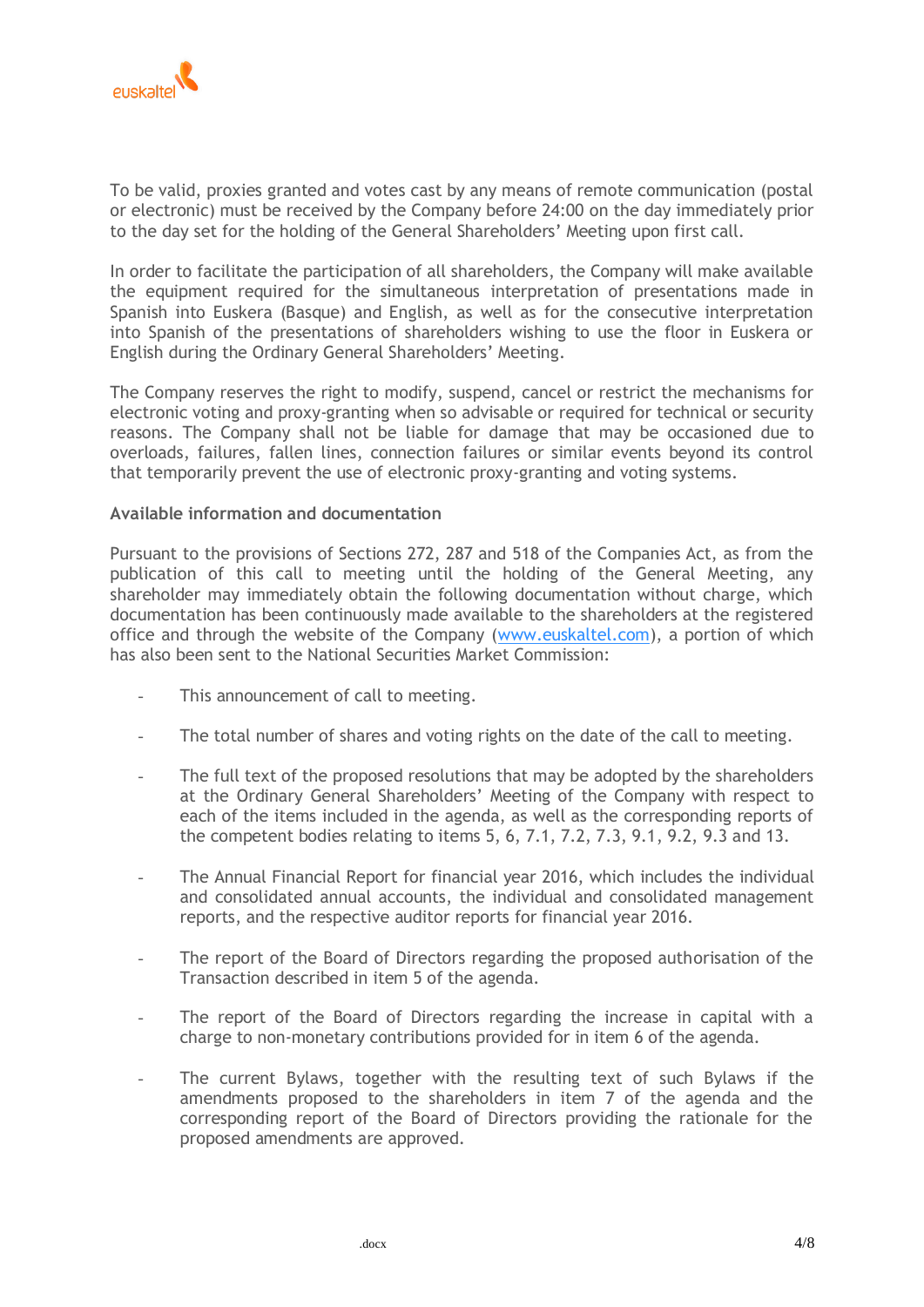

- The well-founded proposal and report of the Appointments and Remuneration Committee, together with the required report of the Board of Directors regarding the competency, experience and merits of the directors proposed for appointment and re-election in item 9 of the agenda, which includes, among other things, the identity, curriculum vitae and classification of the director.
- The Annual Corporate Governance Report for financial year 2016.
- The Company's Annual Director Remuneration Report for financial year 2016, which is submitted to a separate consultative vote as item 13 on the agenda.
- The annual report of the Audit and Control Committee for financial year 2016.
- The annual report of the Appointments and Remuneration Committee for financial year 2016.
- The report of the Audit and Control Committee regarding the independence of the auditor.
- The report of the Audit and Control Committee regarding related-party transactions.
- The report of the Audit and Control Committee regarding the corporate social responsibility policy.
- The rules of operation of the Electronic Shareholders' Forum.
- The form or model of attendance, proxy and absentee voting card.
- Any valid requests for information, clarifications or questions made by the shareholders in the exercise of their right to obtain information, and any answers provided by the directors.
- Any supplement to the call to the General Shareholders' Meeting.

The following have also been made available to the shareholders on the Company's website: (i) instructions regarding the manner in which shareholders can exercise their right to obtain information; (ii) information regarding the way to reach and access the place for holding the General Shareholders' Meeting; (iii) information regarding the procedures or systems for following the General Shareholders' Meeting; and (iv) instructions for casting or delegating absentee votes through the means provided.

Furthermore, any shareholder may request the delivery or sending without charge of the documentation that must be submitted for approval at the General Meeting as required by law, and particularly the Annual Financial Report for financial year 2016, which includes the individual and consolidated annual accounts, the individual and consolidated management reports, and the respective auditor reports for financial year 2016, as well as the full text of the proposed amendment of the Bylaws and the report of the Board of Directors providing the rationale for such proposed amendment.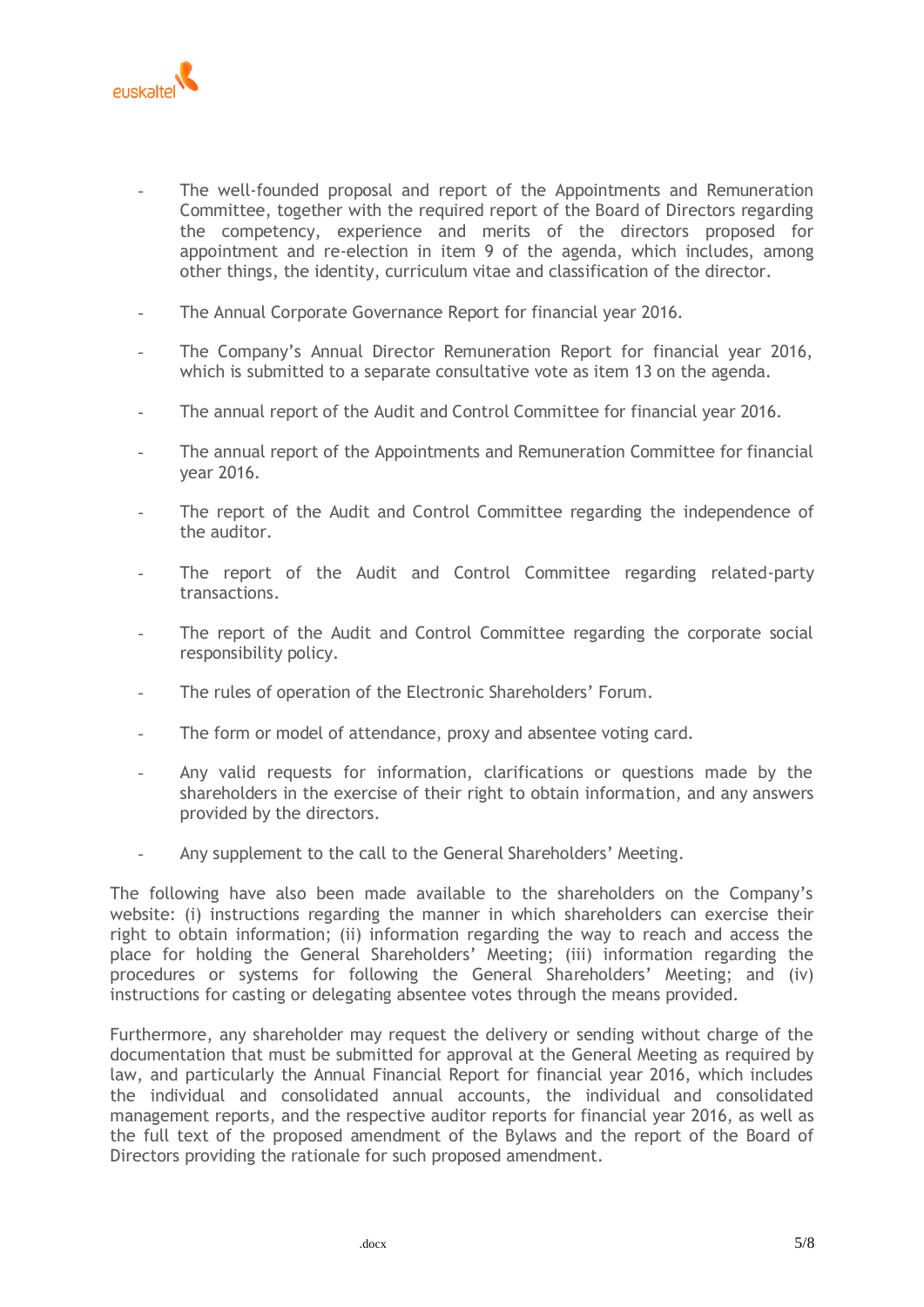

Pursuant to the provisions of Sections 197 and 520 of the Companies Act, from the date of publication of the call to the General Meeting until the fifth day prior to the holding of the General Meeting on first call, inclusive, or verbally during the holding thereof, shareholders may ask the Board of Directors for information or clarifications or ask questions in writing that they deem pertinent regarding the items included in the agenda.

In addition, within the same advance period and in writing, or verbally during the holding of the Meeting, shareholders may request the clarifications they deem necessary concerning information accessible to the public that the Company has provided to the National Securities Market Commission since the holding of the last General Meeting and regarding the auditor's report.

Except in those cases expressly provided by law, the Board of Directors shall be required to provide the information requested in writing through the date of holding of the General Meeting, and in the case of verbal requests made during the holding of the General Meeting, if the right of the shareholder cannot be satisfied at such time, the Board of Directors shall be required to provide such information in writing with seven days of the end of the General Meeting.

Requests for information may be made by delivery of the request at the registered office; by sending such requests by post to the Company (Parque Tecnológico-Teknologi Elkartegia, Edificio 809, C.P. 48160, Derio, Biscay); or by remote electronic communication through the website of Euskaltel [\(www.euskaltel.com\)](http://www.euskaltel.com/) in the place and form provided for such purpose.

Finally, it is reported that, pursuant to the provisions of Section 539.2 of the Companies Act, there has been enabled on the corporate website [\(www.euskaltel.com\)](http://www.euskaltel.com/) an electronic shareholders' forum, the use of which shall conform to the legal purpose thereof and to assurances and rules of operation established by the Company, and which may be accessed by duly qualified shareholders and shareholder groups.

# **Common provisions applicable to the rights of the shareholders**

The rights to receive information, to attend, to proxy representation, to absentee voting and to submit well-founded proposed resolutions shall be exercised as provided by law, the Bylaws and the Regulations for the General Shareholders' Meeting, available on the corporate website [\(www.euskaltel.com\)](http://www.euskaltel.com/).

## **Participation of a Notary at the General Meeting**

Pursuant to the provisions of Sections 203 of the Companies Act and 101 of the Regulations of the Commercial Registry, the Board of Directors has resolved to request the presence of a Notary to draw up the minutes of the General Meeting.

# **Other information of interest for shareholders**

To facilitate the viewing and appropriate dissemination thereof, all or part of the proceedings of the Ordinary General Shareholders' Meeting may be subject to audiovisual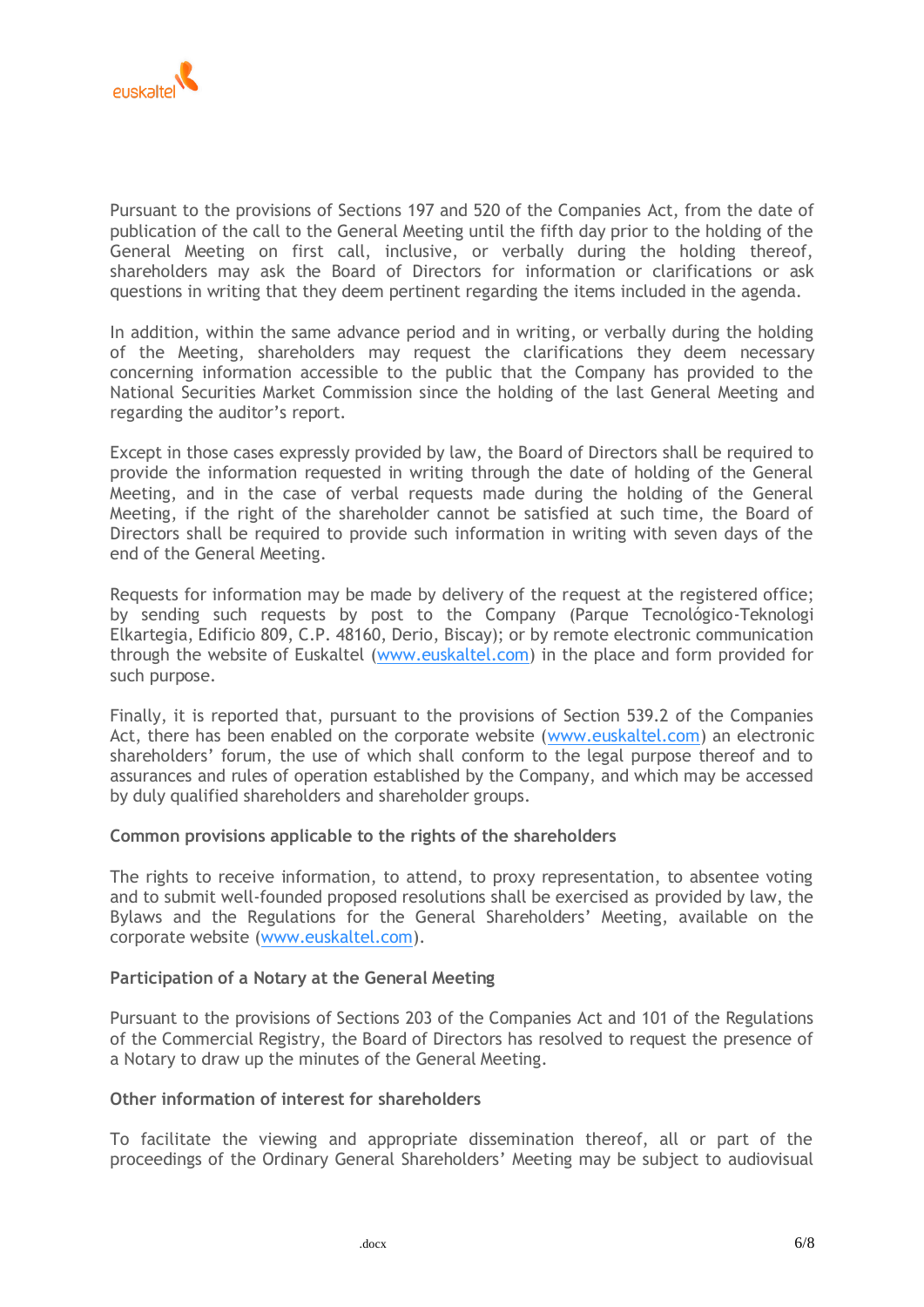

recording and broadcast and availability to the public through the Company's corporate website [\(www.euskaltel.com\)](http://www.euskaltel.com/). By entering the premises where the Ordinary General Shareholders' Meeting is to be held, attendees consent to the capture and reproduction of images of their person and to the processing of their personal data through such media.

## **Additional information**

For information regarding the Ordinary General Shareholders' Meeting not contained in this announcement, shareholders may consult the Regulations for the General Shareholders' Meeting by accessing the Investors section of the corporate website [\(www.euskaltel.com\)](http://www.euskaltel.com/).

To obtain additional information, shareholders may also contact the Shareholder Services Office (*Oficina de Atención al Accionista*) at Parque Tecnológico-Teknologi Elkartegia, Edificio 809, C.P. 48160, Derio (Biscay) from 9:00 to 14:00, Monday to Friday; by sending an email to [accionista@euskaltel.com;](mailto:accionista@euskaltel.com) or by accessing the Investors section which is permanently available on the corporate website [\(www.euskaltel.com\)](http://www.euskaltel.com/).

In Derio (Biscay), on 24 May 2017

The General Secretary and Secretary of the Board of Directors